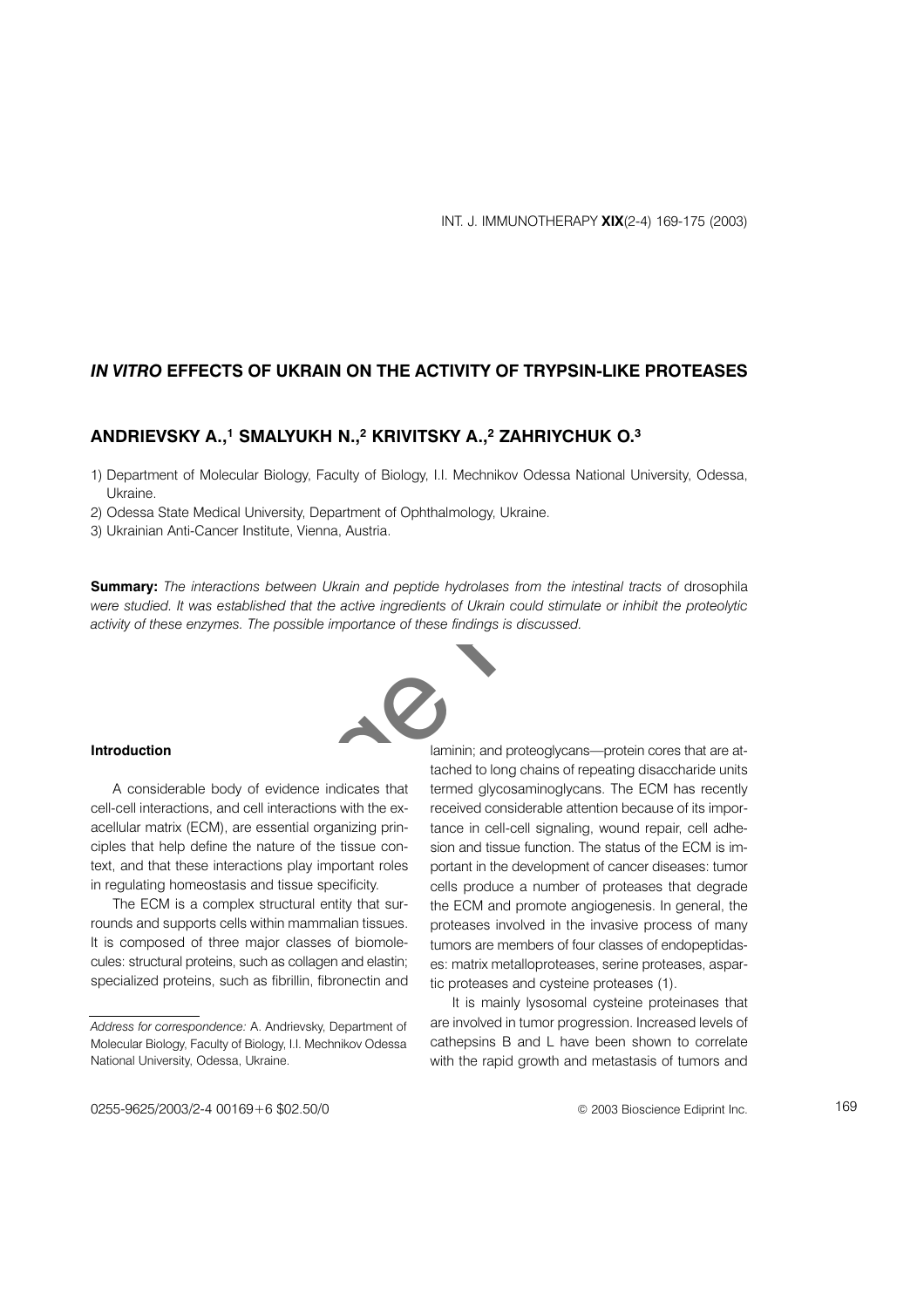transformed cell lines. A strong correlation between overexpression and malignancy has been confirmed for cathepsins B and L, but not for cathepsin H. Among cysteine proteinases, cathepsin S shows tissue-specific expression (lymphoid tissue, lympho $cytes(2)$ .

It has previously been shown that Ukrain normalizes the status of proteinases and their inhibitors after single or repeated administration in rats (3, 4). Ukrain also acts as an antiangiogenic drug (5) that can exert a suppressing effect on new blood vessel formation through the modulation of protease activity. Recently, beneficial results have been demonstrated from the use of protease inhibitor-based antiretroviral therapy in AIDS patients (6). Ukrain can also improve the immune status of patients with AIDS (7).

All these findings formed the background for the present study, which sought to identify that part of the malignotoxic impact of Ukrain that might be the result of protease activity.

The investigations were performed in vitro, studying the direct effects of Ukrain on two different enzymes: bovine pancreatic trypsin, and peptide hydrolase from the intestinal tracts of Drosophila.

#### **Materials and methods**

The investigations used bovine pancreatic trypsin (Sigma, St. Louis, MO, USA), and peptide hydrolase from the intestinal tracts of Drosophila. The latter was obtained by extraction from the homogenates of Drosophila larvae.

N<sub>alpha</sub>-benzoyl-L-arginine 4-nitroanilide hydrochloride (BAPNA) and N<sub>alpha</sub>-benzoyl-L-arginine ethyl ester hydrochloride (BAEE) (Sigma-Aldrich Chemie GmbH, Steinheim, Germany) were used as the substrates. Substrate hydrolysis was performed at pH 9.0 for 60 min at 42 °C using 0.1 M glycine-NaOH buffer prepared by ourselves.

The speed of substrate hydrolysis product formation was recorded at wavelengths of 382.5 nm (pnitroaniline) and 253 nm (benzoyl-arginine).

Two investigative procedures were followed. In the first, the enzyme solutions (100  $\mu$ g in 100  $\mu$ l buffer) together with Ukrain (Nowicky Pharma, Vienna, Austria) (100  $\mu$ g in 100  $\mu$ l H<sub>2</sub>O) and the substrate solutions (1 mM in 500 µl) were injected into the buffer system (2.3 ml). In this case, direct interaction between the reactive compounds that could cause enzyme inactivation was impossible. In the second procedure, the enzyme was incubated with Ukrain for 10 min at room temperature, and then the buffer and substrate were added to the mixture. The control sample contained only buffer solution (2.5 ml) and a matching substrate solution (500  $\mu$ I). Enzyme activity was determined by changes in the extinction rate. The data presented characterized the activity of the two enzymes studied. A detailed description of the measurement of proteolytic activity using the above substrates has been presented in previous work (8-10).

## **Results**

Firstly, it was established that Ukrain has the ability to hydrolyze the synthetic substrate BAPNA. This pseudopeptide can be hydrolyzed only by trypsin or trypsin-like enzymes, such as acrosine and carboxy peptidase, and thus may be used to identify these enzymes. It is very resistant to nonenzymatic hydrolysis at pH 3-10 and may only be cleaved enzymatically. Therefore, according to the experimental data, we can assume that Ukrain or its alkaloids (chelidonine, cheleritrine, berberine, etc.) can interact with the chromogenic substrate BAPNA, causing its degradation with p-nitroaniline formation. At 15 min from the start of incubation of Ukrain with trypsin, the enzymeactivating effect was observed. Ukrain displays weak peptide hydrolase activity, but this developed at 60 min from start of incubation. It is possible that the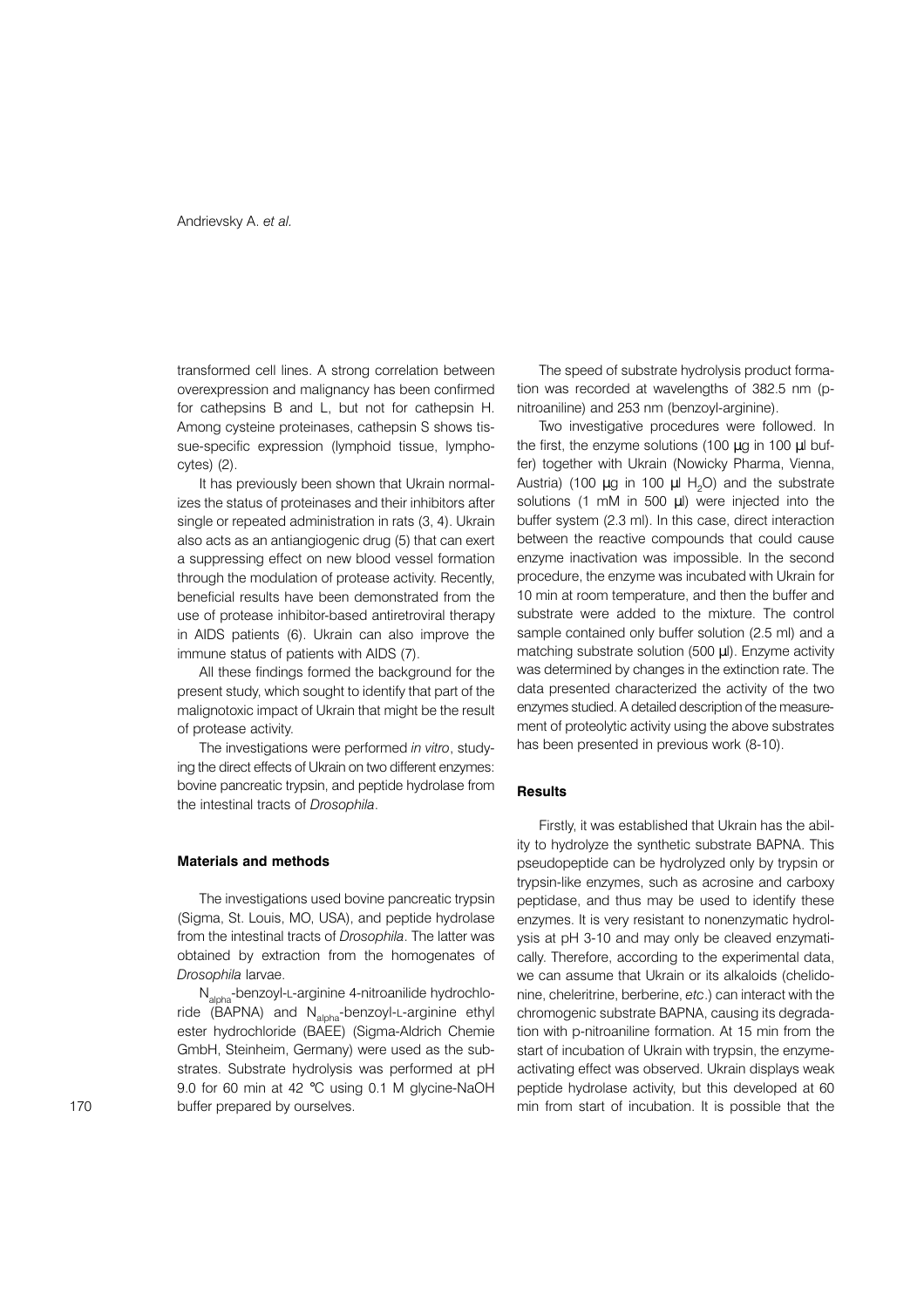

Fig. 1 Effect of Ukrain on the kinetics of BAPNA hydrolysis by trypsin and Drosophila intestinal peptide hydrolase: procedure 1. A: with "zero time" extinction; B: without "zero time" extinction. The substrate was added to the reaction system, and then enzyme and preparation were added to the buffer solution. Results are expressed as mean from  $n = 6$  experiments. 1 = Ukrain; 2 = peptide hydrolase + Ukrain; 3 = peptide hydrolase;  $4 =$  trypsin;  $5 =$  trypsin + Ukrain.

preparation interacted with the substrate molecules and activated their hydrolysis by trypsin. However, under the same experimental conditions, no hydrolysis of the synthetic substrate BAEE by Ukrain was recorded. The results of these experiments are presented in Figures 1-4.

Investigating the interactions of Ukrain with trypsin in vitro, we observed a significant activating effect in the case of BAPNA cleavage and an inhibition of BAEE degradation (Figs. 1B and 3B). Drosophila intestinal peptide hydrolase activity under the same conditions was strongly inhibited by Ukrain in the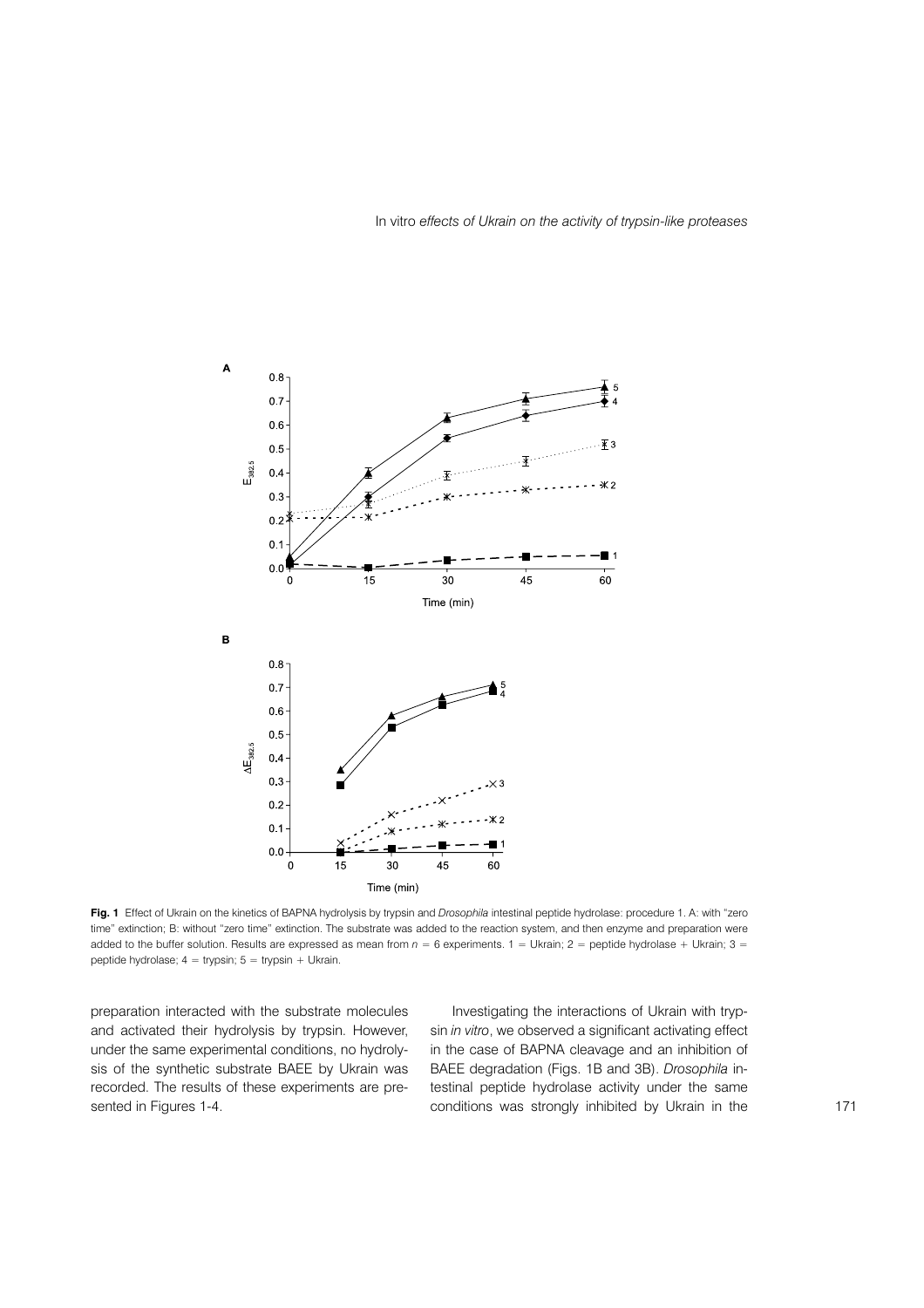Andrievsky A. et al.



Fig. 2 Effect of Ukrain on the kinetics of BAPNA hydrolysis by trypsin and Drosophila intestinal peptide hydrolase: procedure 2. A: with "zero time" extinction; B: without "zero time" extinction. Enzyme and preparation were incubated first, and then buffer and substrate added. Results are expressed as mean from  $n = 6$  experiments.  $1 =$  Ukrain;  $2 =$  peptide hydrolase + Ukrain;  $3 =$  peptide hydrolase;  $4 =$  trypsin;  $5 =$  trypsin + Ukrain.

cleavage of both substrates. The inhibition curves are presented in Figures 1 and 3.

In the other test series, the enzymes were first mixed with Ukrain, and then the buffer and substrate were added to this reaction system. The aim of these experiments was to reveal a protease-activating or protease-inhibiting effect of Ukrain in conditions of direct interaction in the incubation system, with regard to the relatively low Ukrain concentration of 1 mg/ml of active substance in the injection solution. In the case of BAPNA hydrolysis, trypsin was activated in the first 15 min, and by 45 and 60 min the action of Ukrain was complete (Fig. 2B). Under the same conditions it was shown that BAEE hydrolysis by trypsin was inhibited after its interaction with Ukrain (Fig. 4B).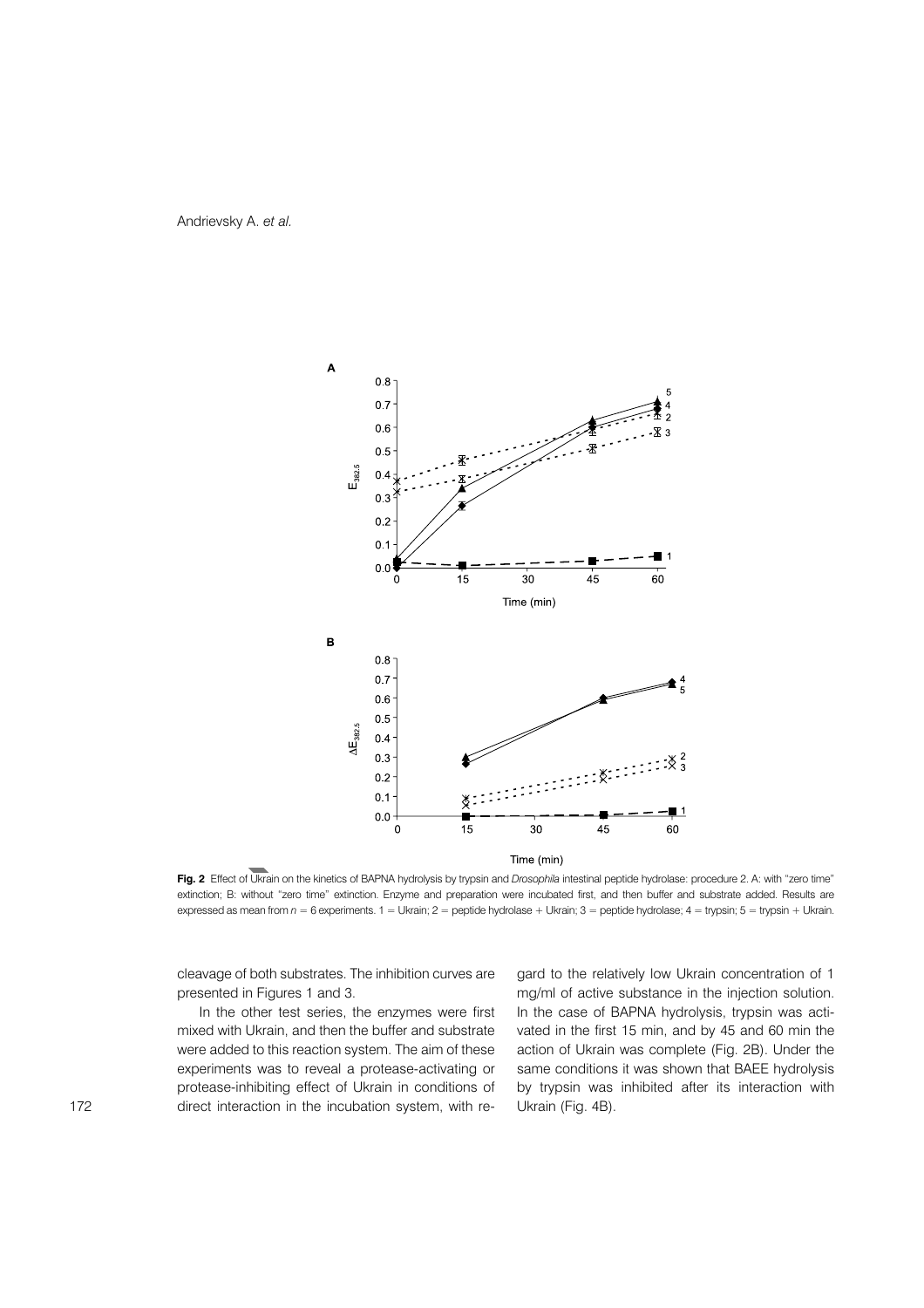

Fig. 3 Effect of Ukrain on the kinetics of BAEE hydrolysis by tripsine and Drosophila bowel peptide hydrolase: procedure 1. A: with "zero time" extinction; B: without "zero time" extinction. The substrate was added to the reaction system, and then enzyme and preparation were added to the buffer solution. Results are expressed as mean from  $n = 6$  experiments. 1 = Ukrain; 2 = peptide hydrolase + Ukrain; 3 = peptide hydrolase;  $4 = trypsin$ ;  $5 = trypsin + Ukrain$ .

The Drosophila intestinal hydrolase was more sensitive to the direct action of Ukrain, resulting in its activation (Figs. 2A and 2B).

### **Discussion**

Currently, various aspects of the anticancer action of Ukrain are under discussion. In certain experiments, Ukrain has shown a high accumulation of treated cells in the G2/M phase, whereas the rate of apoptosis of peripheral mononuclear cells did not display any differences between treated and untreated cells; mitogen-stimulated lymphocytes even showed an increased blastogenic response (11).

In another experiment using cancer cell lines A431 and ME180 with normal human keratinocytes as control, it was demonstrated that at a Ukrain concentra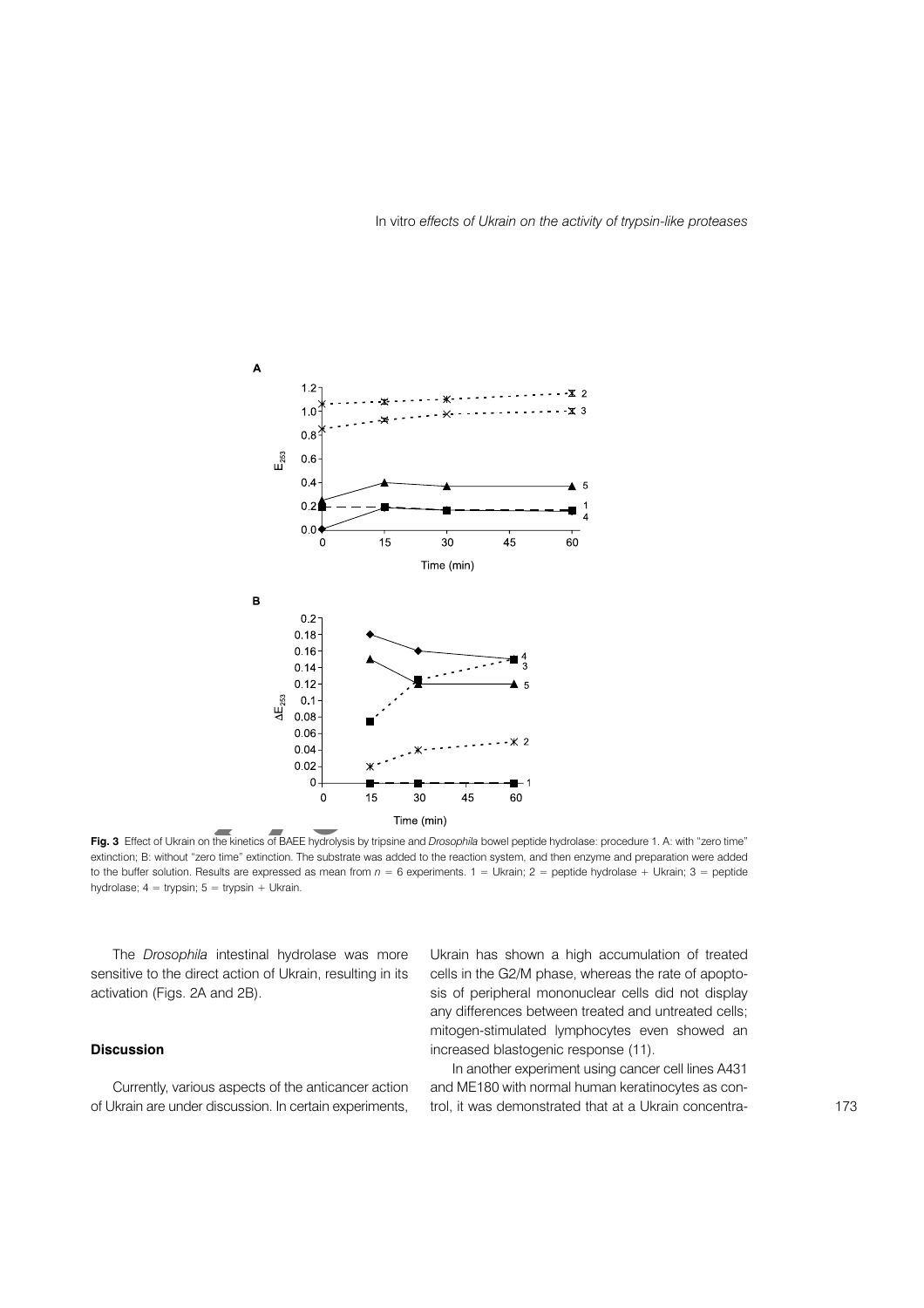Andrievsky A. et al.



Fig. 4 The effect of Ukrain on the kinetics of BAEE hydrolysis by trypsin: procedure 2. A: with "zero time" extinction; B: without "zero time" extinction. Enzyme and preparation were incubated first, and then buffer and substrate added. Results are expressed as mean from  $n = 6$ experiments.  $1 =$  Ukrain;  $4 =$  trypsin;  $5 =$  trypsin + Ukrain.

tion of 7 µM, cancer cells accumulated in the G2/M phase over a 24-h period, but human keratinocytes did not. In addition, apoptosis was detected following 48 h of treatment (12).

Tumor tissues from human breast cancer treated before surgery with Ukrain at a dose of 5 mg i.v. every second day for 20 days and followed by surgery 7-10 days later, showed a number of striking changes compared to the untreated tumors of control patients (13). Histopathological examination demonstrated that the tumor was surrounded by connective tissue (encapsulated) with massive infiltration by mononuclear cells, mostly lymphocytes and plasma cells. Many neoplastic cells surrounded by inflammatory infiltrates were degenerated, enlarged with vacuolated cytoplasm, undergoing necrosis or already necrotic.

Ukrain also seems to reversibly inhibit angiogenesis at relatively low concentrations of 10 to 50 µM, approximately 15 to 75 µg/ml (5).

174